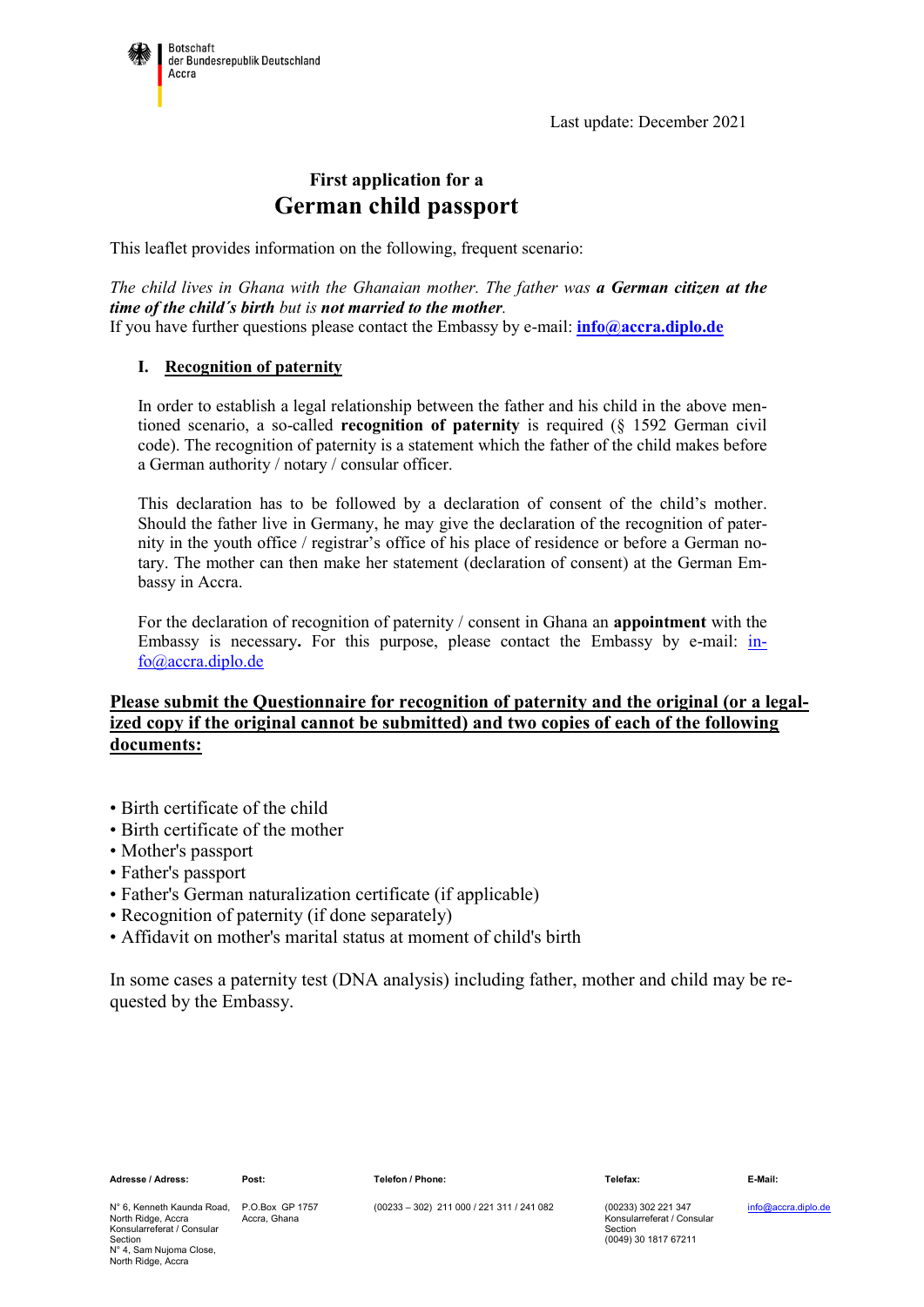

Last update: December 2021

# **Questionnaire for Recognition of Paternity Please fill in carefully**

| Personal data of the father:    |  |  |
|---------------------------------|--|--|
| Name:                           |  |  |
| Date of birth:                  |  |  |
| Place of birth:                 |  |  |
| Place of residence:             |  |  |
| Postal address (P.O.Box):       |  |  |
| Telephone number (home/mobile): |  |  |
| Passport no.:                   |  |  |
| Date of issue:                  |  |  |
| Place of issue:                 |  |  |
| Issued by:                      |  |  |
| Valid until:                    |  |  |
|                                 |  |  |

### **Personal data of the mother:**

| Name:                                           |  |  |
|-------------------------------------------------|--|--|
| Date of birth:                                  |  |  |
| Place of birth:                                 |  |  |
| Place of residence:                             |  |  |
| Postal address (P.O.Box):                       |  |  |
| Telephone number (home/mobile):                 |  |  |
| Marital status (single/married/divorced/widow): |  |  |
| Name of husband:                                |  |  |
| Passport no.:                                   |  |  |
| Date of issue:                                  |  |  |
| Place of issue:                                 |  |  |
| Issued by:                                      |  |  |
| Valid until:                                    |  |  |

### **Personal data of the child:**

| Name:                |
|----------------------|
| Date of birth:       |
| Place of birth:      |
| Birth registered in: |
| Under number:        |

### **Adresse / Adress: Post: Telefon / Phone: Telefax: E-Mail:**

North Ridge, Accra Konsularreferat / Consular Section<br>N° 4, Sam Nujoma Close, North Ridge, Accra

N° 6, Kenneth Kaunda Road, P.O.Box GP 1757 Accra, Ghana

(00233 – 302) 211 000 / 221 311 / 241 082 (00233) 302 221 347

Konsularreferat / Consular Section (0049) 30 1817 67211

[info@accra.diplo.de](mailto:info@accra.diplo.de)